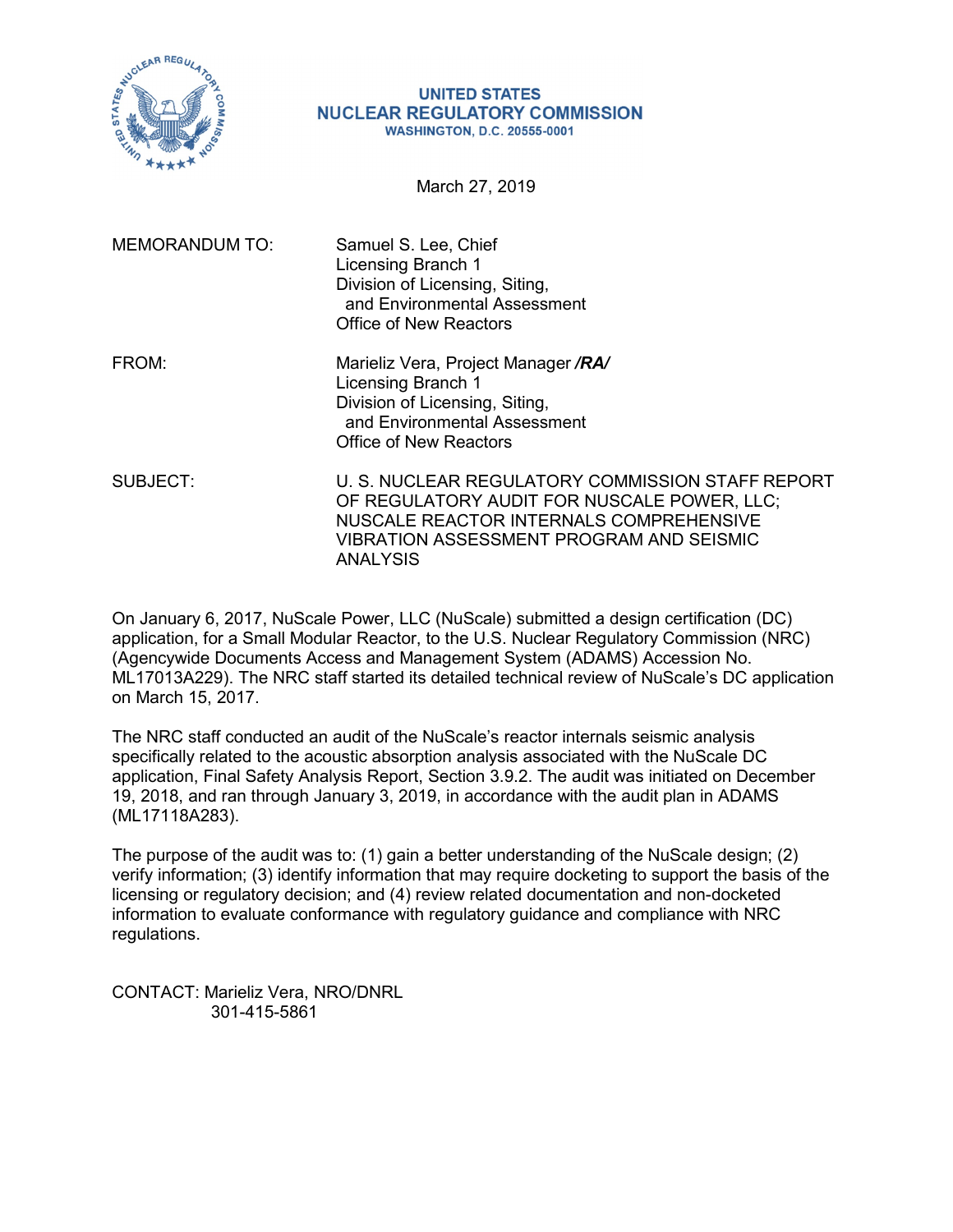The NRC staff conducted the audit via access to NuScale's electronic reading room. The audit was conducted in accordance with the NRC Office of New Reactors (NRO) Office Instruction NRO-REG-108, "Regulatory Audits."

The publicly available version of the audit report and the audit attendee list are enclosed with this memorandum.

> **Document transmitted herewith** contains sensitive unclassified information. When separated from the enclosure, this document is<br>"DECONTROLLED."

Docket No. 52-048

Enclosures:

- 1. Audit Summary (Non-Proprietary)
- 2. List of Attendees
- 3. Audit Summary (Proprietary)

cc w/o Enclosure 3.: DC NuScale Power, LLC Listserv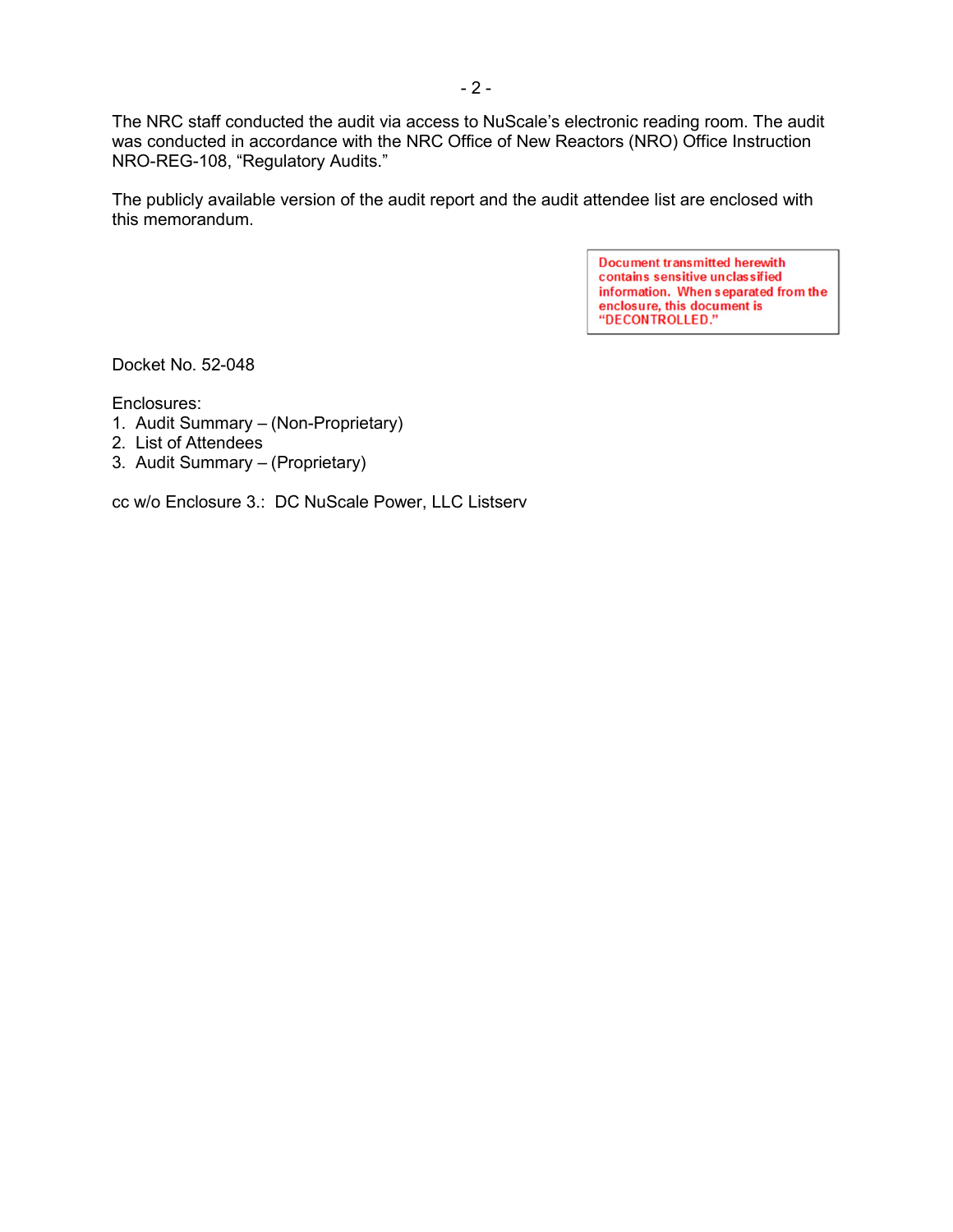#### SUBJECT: U. S. NUCLEAR REGULATORY COMMISSION STAFF REPORT OF REGULATORY AUDIT FOR NUSCALE POWER, LLC; NUSCALE REACTOR INTERNALS COMPREHENSIVE VIBRATION ASSESSMENT PROGRAM AND SEISMIC ANALYSIS DATED: March 27, 2019

DISTRIBUTION**: PUBLIC** LB1 R/F SLee, NRO MVera, NRO CSmith, NRO YWong, NRO TLupold, NRO RidsNroDnrlLB1 RidsOgcMailCenter RidsOpaMailCenter RidsAcrsAcnwMailCenter

# ADAMS Accession No.: ML19072A136 \*via email NRO-002

| $1.01$ $1.000000001110$ IVILTUUTE/100 |                     |                  | $100$ villall   | <b>שט שיווי</b>  |
|---------------------------------------|---------------------|------------------|-----------------|------------------|
| <b>OFFICE</b>                         | PM<br>NRO/DLSE/LB1: | NRO/DNRL/LB1: LA | NRO/DEI/MEB: BC | NRO/DLSE/LB1: PM |
| <b>NAME</b>                           | MVera               | CSmith           | <b>TLupold</b>  | MVera            |
| <b>DATE</b>                           | 02/21/2019          | 02/21/2019       | 03/05/2019      | 03/27/2019       |

### **OFFICIAL RECORD COPY**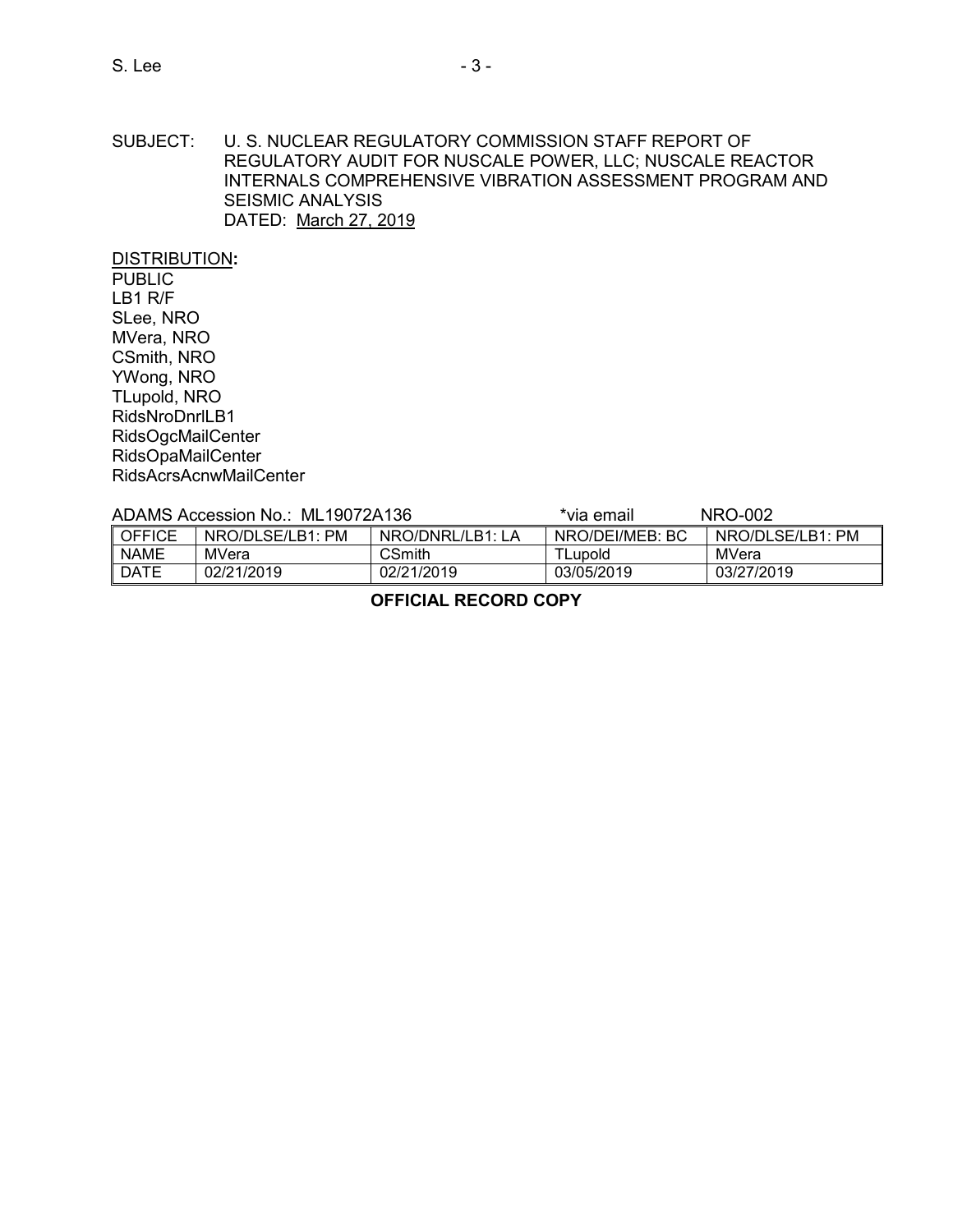#### **U.S. NUCLEAR REGULATORY COMMISSION SUMMARY AUDIT REPORT OF NUSCALE POWER, LLC, NUSCALE POWER MODULE SEISMIC ABSORPTION ANALYSIS**

### **1.0 BACKGROUND**

Title 10 of the *Code of Federal Regulations* (10 CFR) Part 52, Section 47, "Contents of applications; technical information," states that:

*The application must contain a level of design information sufficient to enable the Commission to judge the applicant's proposed means of assuring that construction conforms to the design and to reach a final conclusion on all safety questions associated with the design before the certification is granted. The information submitted for a design certification must include performance requirements and design information sufficiently detailed to permit the preparation of acceptance and inspection requirements by the [U. S. Nuclear Regulatory Commission] NRC, and procurement specifications and construction and installation specifications by an applicant. The Commission will require, before design certification, that information normally contained in certain procurement specifications and construction and installation specifications be completed and available for audit if the information is necessary for the Commission to make its safety determination.*

On March 15, 2017, the U.S. Nuclear Regulatory Commission (NRC) accepted and docketed a standard design certification application (DCA) (Reference 1) submitted by NuScale Power, LLC (NuScale), to certify its small module reactor design.

Between May 16, 2017, and November 2, 2017, the NRC staff completed Phase 1 of the audit that included examination of NuScale's design documents, drawings, test plans, and test reports related to the NuScale Power Module (NPM) seismic analysis and reactor internals comprehensive vibration assessment program (CVAP). The NRC staff's Phase 1 audit summary report is available in Agencywide Documents Access and Management System (ADAMS) under Accession No. ML18023A091.

In TR-0916-51502, Revision 1, "NuScale Power Module Seismic Analysis," submitted to the NRC on October 2, 2018, NuScale discussed the calculation of acoustic absorption coefficient for the attenuation of acoustic loads at the interface between the pool water and the reactor building during a seismic event. The purpose of this Phase 2 audit was to review the NPM seismic analysis to verify that the acoustic absorption analysis is appropriate.

The NRC staff provided NuScale with the Phase 2 audit plan to facilitate the audit, as documented in ADAMS (ML18344A151). The NRC staff followed the NRO Office Instruction NRO-REG-108 (Revision 0), "Regulatory Audits," in performing the audit of the NuScale design specifications.

At the NRC and the NuScale office in Rockville, Maryland on December 19, 2018, staff members from the Mechanical Engineering Branch of the Division of Engineering and Infrastructure in the NRC Office of New Reactors and NRC consultants conducted a regulatory audit of the NuScale NPM seismic absorption analysis. The NRC staff reviewed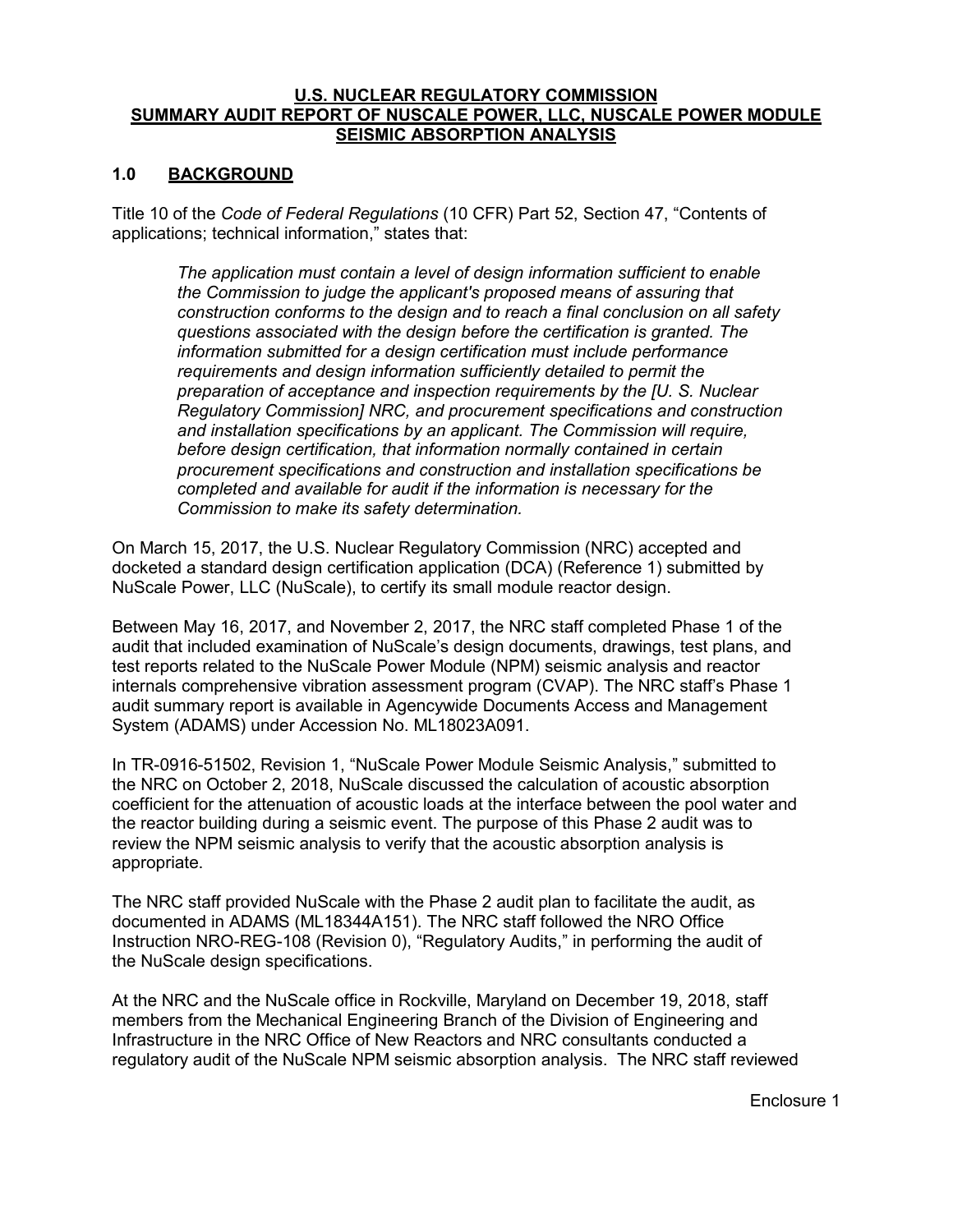the NuScale presentation and design documents related to the NPM seismic absorption analysis. The NRC staff's observations and findings are documented in the Audit Results section.

# **2.0 DOCUMENTS REVIEWED**

- Presentation "Absorbing Coefficient for Pool Water and Reactor Building Floor Interaction."
- EC-F010-6124, Draft Revision 1, "Absorption coefficient for pool water and reactor building floor interaction," issued July 2018.
- TR-0118-58005, Revision 0, "Improvements in Frequency Domain Soil-Structure-Fluid Interaction Analysis."

# **3.0 AUDIT RESULTS**

Analyzing reactor pressure vessels (RPV) and containment structures immersed in a pool of water for seismic response is new and unique to NuScale. Tools traditionally used to estimate seismic induced loads on buildings and internal structures (like SASSI) combine wellestablished and accepted procedures for modeling seismic wave propagation through various soil conditions and into simplified models of the buildings and structures. To properly capture the effects of the NuScale pool on seismic response, this approach is augmented. NuScale's current analysis approach applies loads from a SASSI analysis of the reactor building containing a simplified model of a NPM with various underlying soil conditions to a detailed ANSYS model of the NPM surrounded only by the pool water. However, NuScale's modeling results in excessive and unreasonable amplification of NPM response at its fundamental vertical mode. NuScale therefore investigated a means of including more realistic damping in its detailed NPM/pool model.

The staff reviewed NuScale's internal report EC-F010-6124, draft Revision 1, "Absorption Coefficient for Pool Water and Reactor Building Floor Interaction," and met with NuScale staff to discuss NuScale's methods and analyses. NuScale's pool has a vertical first acoustic resonance at [

NuScale developed a new Licensing Topical Report TR-0118-58005, Revision 0, "Improvements in Frequency Domain Soil-Structure-Fluid Interaction Analysis," which combines the soil structure interaction (SSI) capability of SASSI and the fluid-structure interaction (FSI) ability of ANSYS into a single analysis tool. NuScale plans to later use this methodology for combined license (COL) applications, pending NRC staff approval. A fully coupled model that NuScale developed (but did not make available during the audit) using this new methodology indicates that the  $\lceil \cdot \rceil$  acoustic mode is reasonably damped by interaction with the reactor building structure and surrounding soil. These results motivated NuScale to pursue a means of appropriately damping the [ ] vertical acoustic mode in the NPM/pool models used for design certification.

]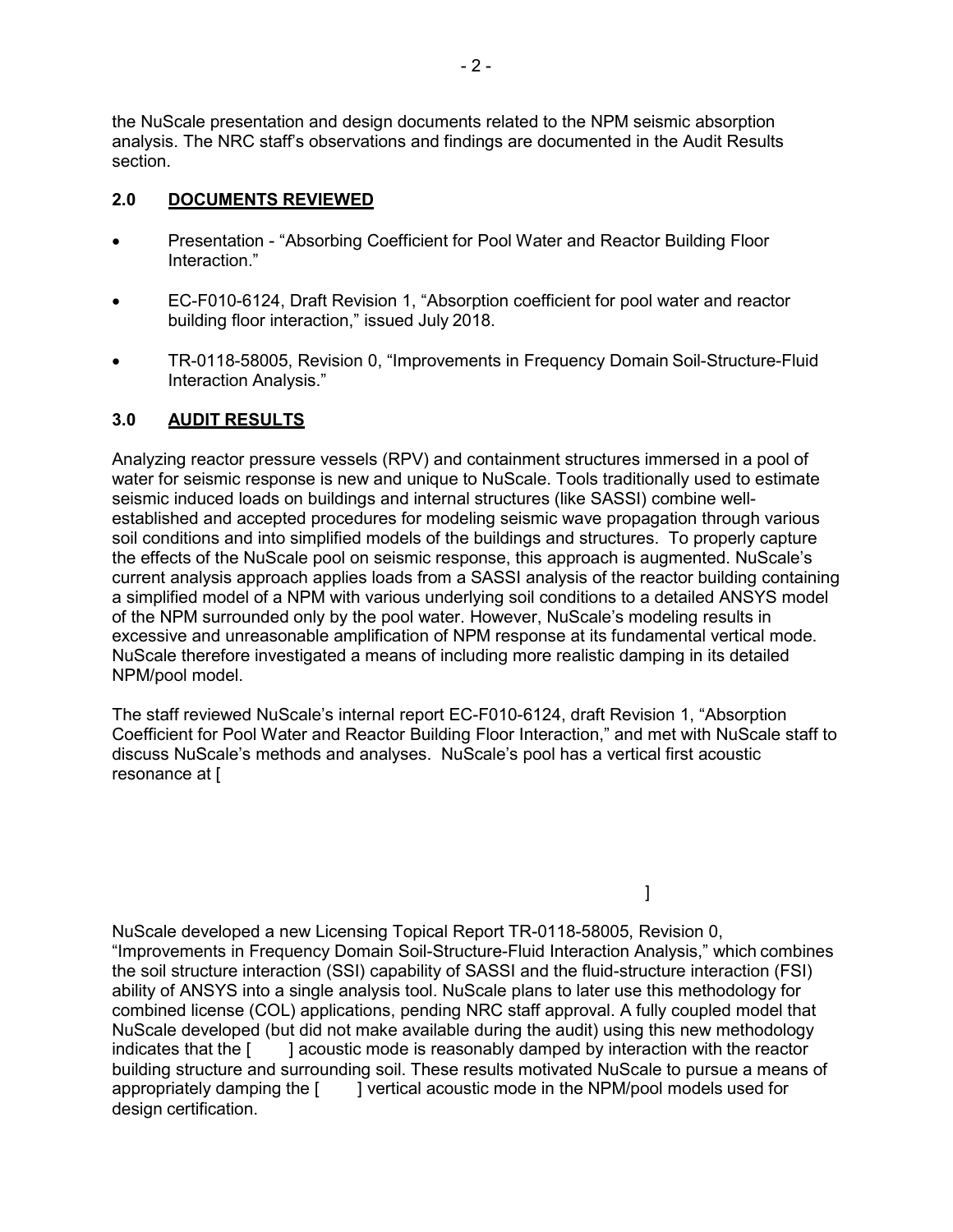NuScale compared vertical acceleration responses of Model 1 - a fully coupled building/NPM/pool model (without soil modeling) and Model 2 - the NPM/pool-only model. In Model 1 (the fully coupled model), the reactor pool, NPM, and surrounding concrete/steel structures with some backfill around vertical walls were modeled. Seven percent damping was applied to the concrete, which is typical. The backfill material properties reflect layered soil, with damping ranging from ~5 to ~15 percent. The NRC staff verified that these damping values are consistent with those used in the SASSI analysis for the soft soil type as shown in DCA Part 2 Tier 2, Revision 2, Table 3.7.1-17, "Average Strain-Compatible Properties for CSDRS for Firm Soil/Soft Rock [Type 8]." NuScale applied a 1g {acceleration due to gravity (g)} uniform acceleration to the bottom of the concrete and computed frequency response functions (FRFs) between the location of applied acceleration and several internal locations.

Model 2 (the localized model simulates the pool and NPM only) is analyzed twice, with single NPM models included in different bays (1 and 6). NuScale also applied 1g uniform acceleration to this model, but now to the bottom of the pool water. The 1g loading was adjusted to reflect the transfer function between the bottom of the concrete floor and the bottom of the pool water (computed using Model 1). This correction is minor, shifting the peak frequency slightly.

NuScale compared the FRFs of Model 1 to those of Model 2. The FRFs in Model 2 are extremely conservative, with very high peaks near the [

]. These peaks are not realistic, due to the fact that there is no damping in the pool water of the NPM/pool model. A reasonable means of adding damping to the water is to apply wall absorption coefficients along the floor in the ANSYS model. Per Section 7.1.3, "Surface Impedance Boundary," of the documentation of ANSYS Version 18.2 User Manual, applying an absorption coefficient effectively sets a wall impedance  $(Z_{wall})$  as a multiple of the water impedance  $(Z_{water})$ :

$$
\frac{Z_{\text{wall}}}{Z_{\text{water}}} = \frac{1 + \sqrt{1 - a}}{1 - \sqrt{1 - a}}
$$

Note that if alpha (a) is 0 (no absorption), the wall impedance is infinite (rigid wall), which was used by NuScale in its original analysis. If alpha is 1, the impedance ratio is unity, and all waves are absorbed by the floor. By trial and error, NuScale tuned an absorption coefficient of 0.75 (as reported in TR-0916-51502, Revision 1) to best match the responses of the full and NPM/pool model. Using the equation above with an alpha of 0.75 gives an impedance ratio of 3. However, to ensure conservatism, NuScale will revise TR-0916-51502, to use a coefficient of  $\Gamma$ ]

The staff determined that the actual impedance ratio between water and concrete is about 5, assuming material properties for water of density=1000 kg/m<sup>3</sup> and sound speed of 1500 m/s, and for concrete density of 2400 kg/m<sup>3</sup> and sound speed of 3000 m/s. Therefore, the alpha of [ ] is reasonable and actually conservative (a higher impedance

ratio leads to more acoustic wave reflection and less absorption). Note that it is also reasonable for NuScale to apply the absorption coefficients to the side walls, which should further reduce vibration and acoustic pressure amplitudes.

At the audit, NuScale engineers also provided vibration and acoustic pressure distributions at [ ] to help the staff visualize the behavior of the pool, NPM, and building. The response at [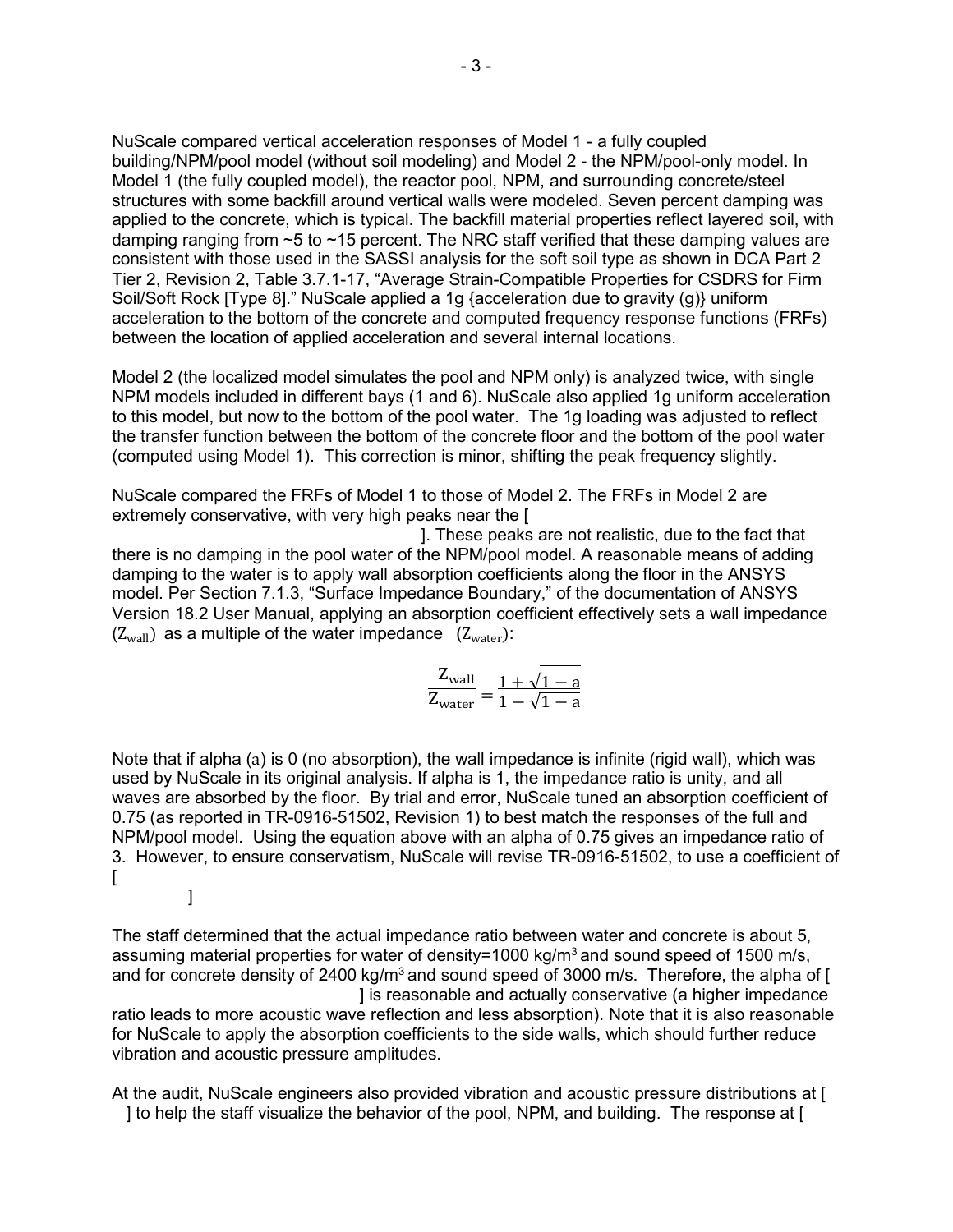] shows strong coupling between the fundamental NPM resonance and the floor and building, with the concrete walls bending with low order plate-like motion. The backfill also vibrates, as does the ceiling. This strong coupling confirms that damping induced by the surrounding structure on the pool water occurs, and that simulating damping in a water-only model applying absorption coefficient on the floor is reasonable.

# **4.0 AUDIT ATTENDEES**

- Yuken Wong, NRO Senior Mechanical Engineer (NRC), Audit Lead
- Timothy Lupold, NRO/DEI/MEB Branch Chief (NRC)
- Stephen Hambric (NRC Consultant)
- David Ma (NRC Consultant)
- Marieliz Vera Amadiz, NRO Project Manager (NRC)
- Marty Bryan (NuScale)
- J.J. Arthur (NuScale)
- Dylan Addison (NuScale)
- Tamas Liszkai (NuScale)
- Heqin Xu (NuScale)